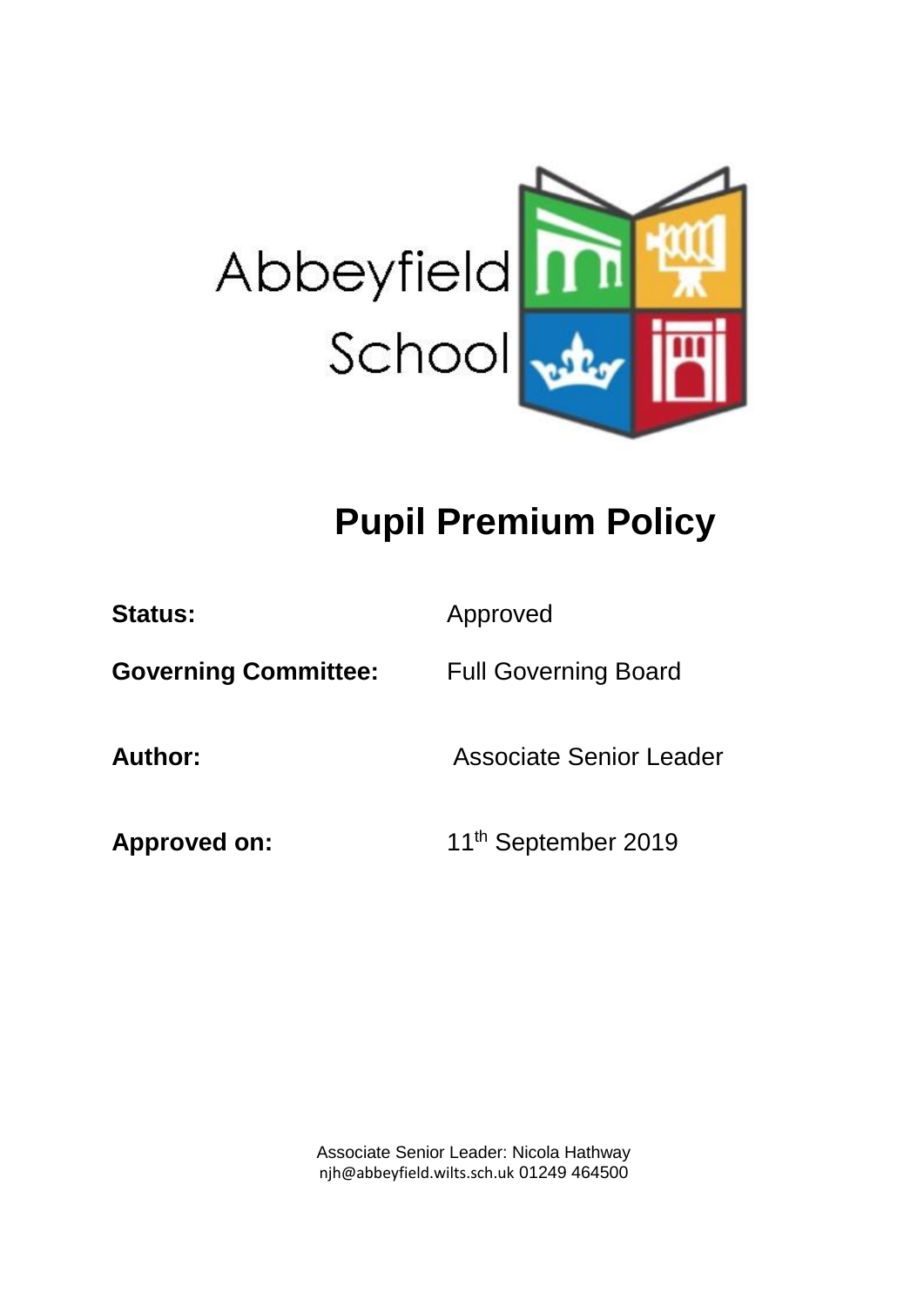## **1. Introduction**

The government's 'pupil premium' is additional funding to enable schools to provide intervention, where necessary, for those students who take free school meals or are from services families.

Abbeyfield School is committed to ensuring that all students achieve their full potential by providing outstanding classroom teaching and robust quality assurance processes. Pastoral and academic teams aim to ensure that any barriers to learning are quickly identified and additional intervention, both in and out of the classroom where appropriate, is carefully designed to meet individual needs.

Abbeyfield School has high expectations of and aspirations for all students, including pupil premium and endeavours to ensure excellent progress for this group.

### **2. Principles**

- 2.1 Teaching staff, tutors, middle and senior leaders and Heads of Year carefully track the progress of pupil premium students.
- 2.2 There is a distinction to be made between students entitled to free school meals (FSM) and those from services families in the range of provision available. It is also important to recognise that not all vulnerable and/or disadvantaged students are registered for FSM. Discretion will therefore be used in allocating pupil premium funding to students deemed by the school to be vulnerable and/or disadvantaged.
- 2.3 Pupil premium funding is not allocated to individual students. Funding will be used taking account of student progress data, priority groups or individual needs, which may change during the year, and capacity available at any one time. Consequently, funding will be targeted and strategic such that not all pupil premium students will be in receipt of a particular type of provision or intervention.
- 2.4 Whilst pupil premium funding is not ring fenced, it will be treated as additional funding focussed on accelerating the progress of disadvantaged students to a level at least commensurate with their peers.
- 2.5 All staff are responsible for adopting a 'First and Best' approach to teaching and learning in the classroom.

## **3. Provision**

- 3.1 There will be a focus on accelerating progress in core subjects, particularly English and Maths, through 1 to 1 and small group tuition, small group work and externally organised workshops where relevant and suitable.
- 3.2 Engagement of parents in tutor evenings and other parental events will be encouraged and closely monitored by the Associate Senior Leader.
- 3.3 Extra-curricular and enrichment activities will be promoted and attendance encouraged which help to engage with learning and building relationships.
- 3.4 Pastoral support and programmes are designed to improve behaviour and engagement with school where this has become a barrier to learning.